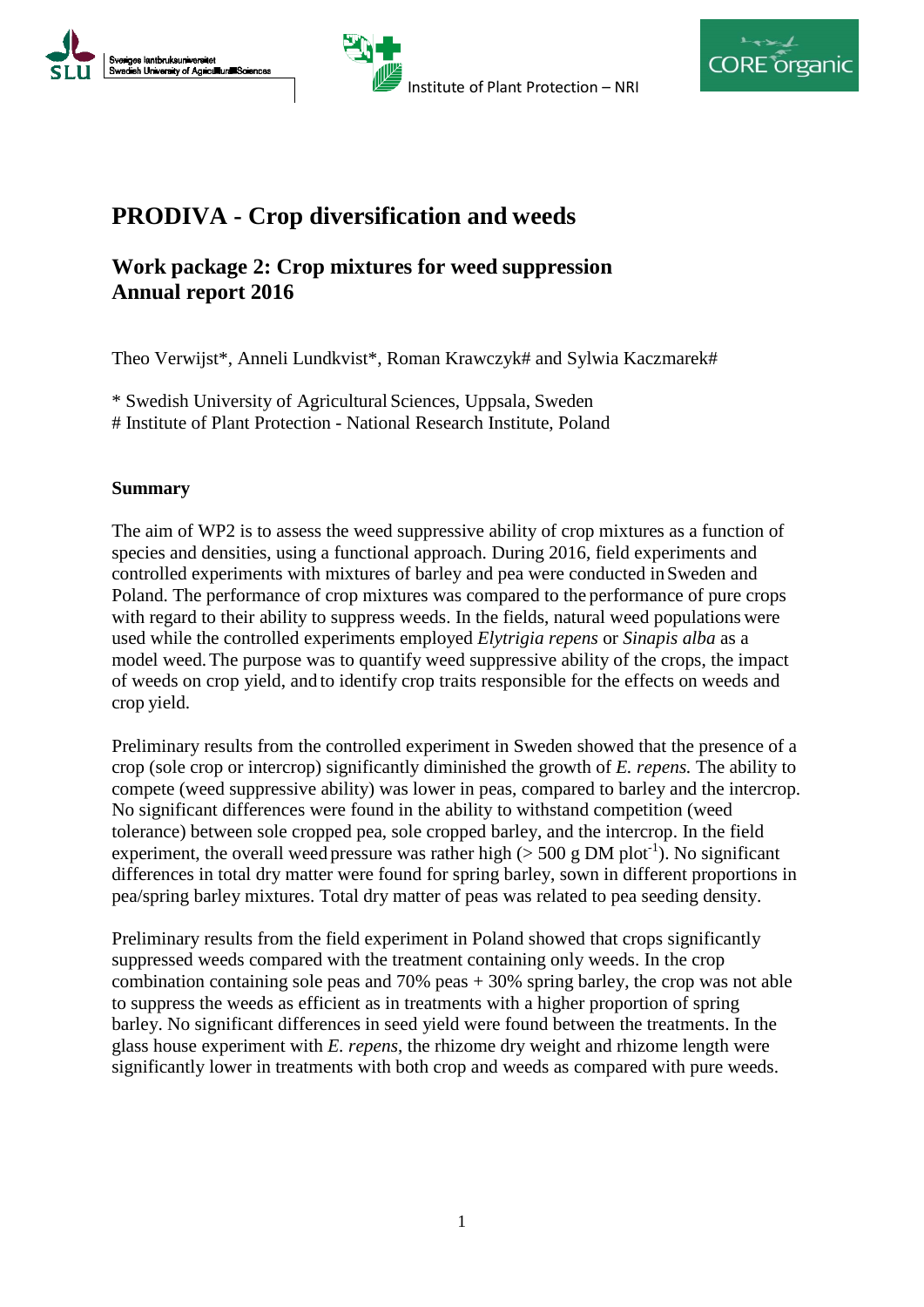





### **Background**

Before performing experiments, the literature was reviewed to identify traits of importance for weed control by means of crop mixtures, and to obtain an overview of methods to quantify weed suppressive ability of crop components in a mixture. Liebman and Dyck (1993) found that, out of 24 intercropping studies where all component crops were considered main crops, in 50 % of the cases the weed biomass reduction was greater in the intercrop (IC) than in sole crops (SC) of all component species. In 42 % the intercrop was intermediate to the component crops regarding weed suppression and in 8 % the intercrop was weaker than the component crops in sole cropping. According to Larsson (1990) mixing species can be an effective way to prevent nutrient leakage and weed growth since the component species have different ranges of uptake and may make a good combination for competition against weeds.

It has been shown by a number of studies that pea suppresses weeds to a lesser extent than barley and their intercrop (e.g. Corre-Hellou et al., 2011; Mohler and Liebman, 1987; Poggio, 2005). This is an overall conclusion from experiments done mainly with different plant densities and nitrogen applications as treatments. Due to a more efficient resource capture the intercrops suppressed weeds to a greater extent than the different sole crops of pea and barley. In addition there was less plant disease to be found in the intercrops. A further benefit is that the cereal/legume mixtures grown for seed produced more protein compared to the pure stands (Buraczyńska & Ceglarek, 2009). Mohler and Liebman (1987) observed in their work with barley, pea, annual weeds and *E. repens,* that weed density decreased with increasing crop density and that the barley-pea intercrop did not show any advantage regarding weed suppression compared to sole cropped barley. Biomass production of the stands was barley > intercrop > pea for all treatments and the weed biomass showed the inverted results, i.e. weed only  $>$  pea  $>$  intercrop  $>$  barley. This is in line with the results of Corre- Hellou et al. (2011) and Poggio (2005). Corre-Hellou et al. (2011) showed that pea SC and intercrops had higher LAIs than barley SC. In 20% of the cases, an IC produced a higher LAI than a pea SC. Barley LAIwas coupled to nitrogen: lower LAI at lower soil N availability. An increase in LAI of a pea SC led to increased weed suppression. Regardless of LAI, pea SC plots contained more weed biomass than ICs and barleySC. The decrease in weed dry matter was similar for barley SC and ICs independently of their LAI(Corre-Hellou et al., 2011). Liebman and Robichaux (1990) showed though that shading by the crops (pea and barley) became less important as a competitive parameter against weeds at high fertilization and that the competitive advantage of their pea-barley-intercrop was greater at the low fertilization rate. The canopy's importance for weed suppression was further studied by Liebman (1989) who showed that the pea leaves' ability to shade does become important at well-fertilized conditions.

### **Activities in Sweden 2016**

### *Experiments*

During the growing season of 2016, a controlled box experiment was performed outdoor to assess the weed-suppressive ability of a spring barley/pea mixture and its components in monocultures, with a focus on the leaf area index and light extinction. A substitutive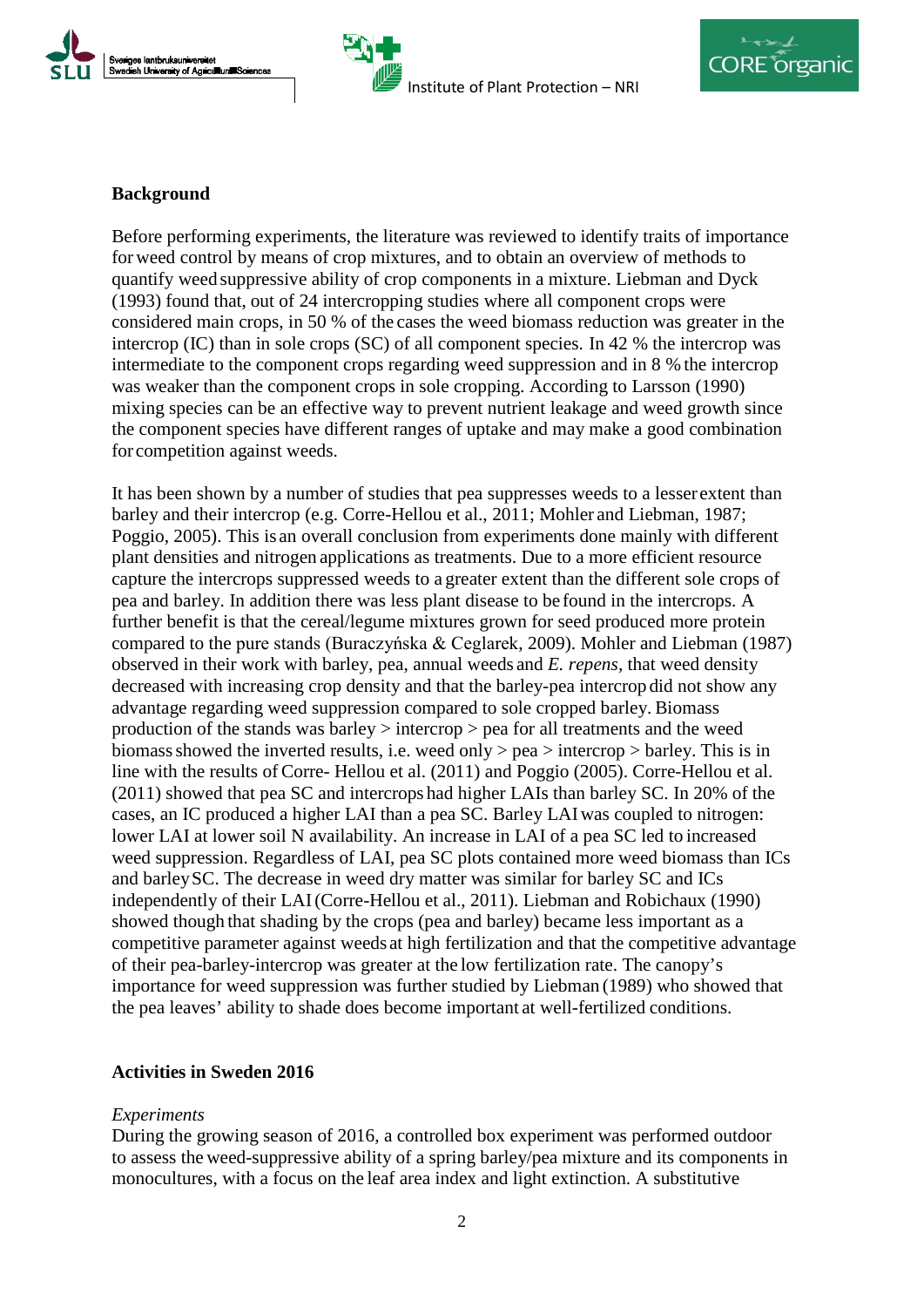

completely randomized experimental design with a fixed crop/crop seeding density was used with seven treatments and six replicates. The rhizomatous perennial *Elytrigia repens*  (L.) Desv. ex Nevski (Couch grass) was established as a weed, including a number of annual species. Various parameters were measured during the experimental period to assess the weed suppressive ability of both crop mixtures and monoculture stands. Also the ability to withstand competition or weed tolerance was quantified. And finally synergistic effects of crop mixtures on weed biomass were scrutinized.

Also, a field experiment with different proportions of spring barley plus pea mixtures was established (six treatments in four replicates) (see Table 2). The weed flora in the field consisted of mainly of *Cirsium arvense* (L.) Scop. (Canada thistle) and *E. repens*. To avoid damages by birds in the field experiment, microplots (1.2 x 0.8 m) were established which enabled protection from birds early in the season. The experiment was sown in the end of May and harvested in the end of August.

# *Preliminary results*

Ñ

Preliminary results from the controlled experiment in Sweden showed that the presence of a crop (sole crop or intercrop) significantly diminished the growth of *E. repens* (Table 1). The ability to compete (weed suppressive ability) was lower in peas, compared to spring barley and the intercrop. No significant differences were found in the ability to withstand competition (weed tolerance) between sole cropped pea, sole cropped spring barley, and the intercrop.

| Table 1. Box experiment in Sweden 2016. Total dry matter weight (DM) (g box <sup>-1</sup> ) and       |
|-------------------------------------------------------------------------------------------------------|
| rhizome DM weight (g box <sup>-1</sup> ) of Elytrigia repens in the seven different treatments in box |
| experiment in Sweden 2016. Mean and confidence limits. Box size $= 0.80$ m <sup>2</sup> .             |

| <b>Treatments</b> |                                      | Total weight, E.              | Rhizome weight, E.                         |
|-------------------|--------------------------------------|-------------------------------|--------------------------------------------|
|                   |                                      | <i>repens</i> $(DM, g box-1)$ | <i>repens</i> (DM, $g$ box <sup>-1</sup> ) |
|                   | <i>Elytrigia repens</i> , pure stand | 382, 352-411                  | 86, 74–98                                  |
|                   | Spring barley                        |                               |                                            |
|                   | Peas                                 |                               |                                            |
| 4.                | Spring barley + E. repens            | $29, 0 - 58$                  | $5, -7 - 17$                               |
|                   | 5. Peas $+ + E$ . repens             | $38, 9 - 68$                  | $11, -2 - 23$                              |
| 6.                | Spring barley $(50\%)$ + peas        |                               |                                            |
|                   | $(50\%)$                             |                               |                                            |
| 7.                | Spring barley $(50\%)$ + peas        | $17, -12 - 46$                | $3, -9 - 16$                               |
|                   | $(50\%) + E$ . repens                |                               |                                            |

In the field experiment, the overall weed pressure was very high  $($  > 500 g DM plot<sup>-1</sup>). No significant differences in total dry matter were found between the treatments regarding spring barley and weeds. Total dry matter of peas was significantly higher in sole peas as compared to a crop mixture with 30% peas (Table 2).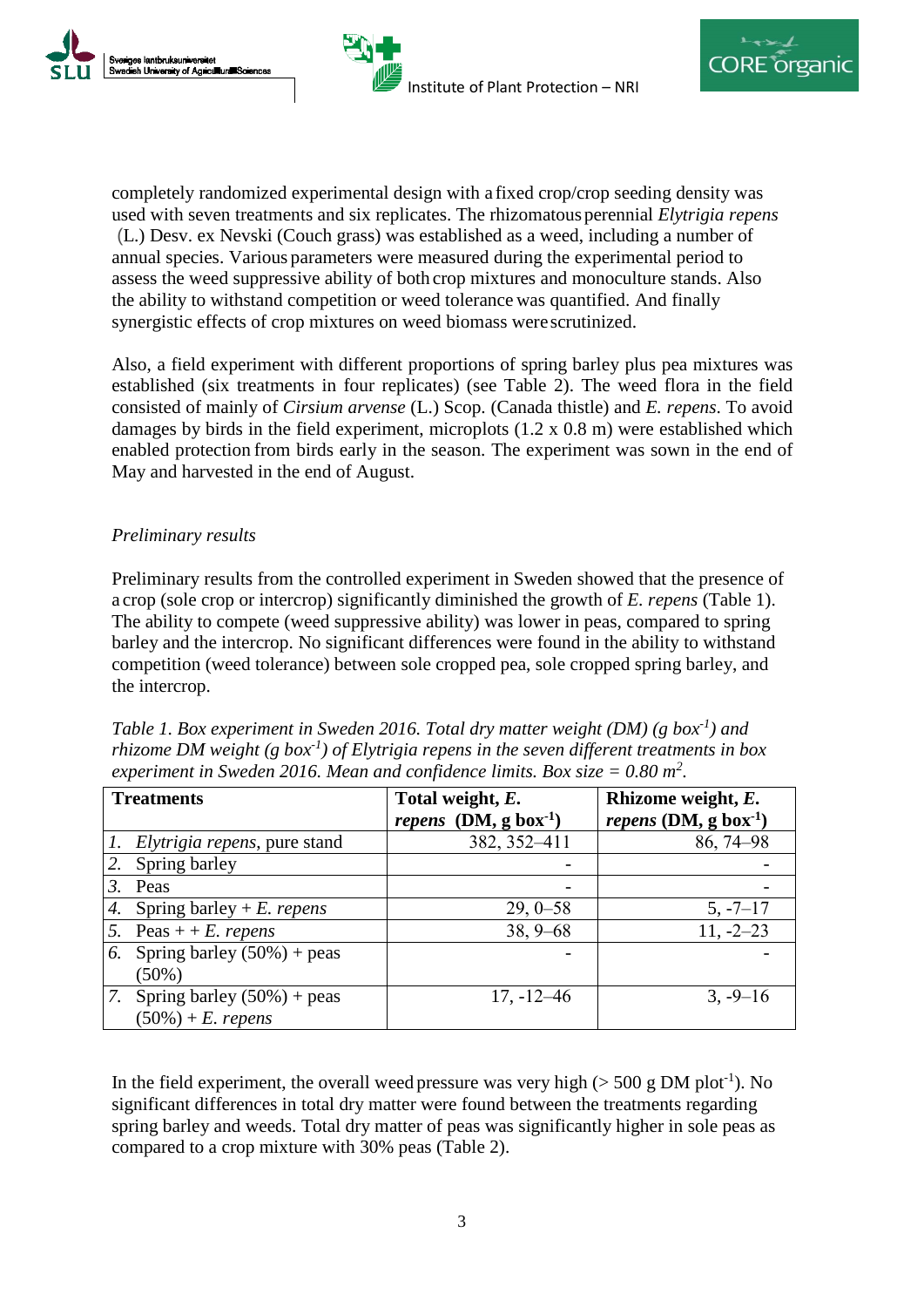





*Table 2. Field experiment in Sweden 2016. Total dry matter (DM) (g plot-1 ) of weeds, spring barley and peas in the six different treatment in field experiment in Sweden 2016. Mean and confidence limits. Plot size = 0.96 m2 .*

| <b>Treatment</b> |                        | Weeds                       | <b>Spring barley</b> | Peas                        |
|------------------|------------------------|-----------------------------|----------------------|-----------------------------|
|                  |                        | total weight,               | total weight,        | total weight                |
|                  |                        | $(DM, g \text{ plot}^{-1})$ | $(DM, g plot-1)$     | $(DM, g \text{ plot}^{-1})$ |
| 1.               | Spring barley $+$      | 517, 347-687                | 213, 47-379          |                             |
|                  | weeds                  |                             |                      |                             |
|                  | 2. Peas + weeds        | 697, 527-867                |                      | $56, 41 - 71$               |
| 3.               | Spring barley          | 608, 438-779                | 282, 115-448         | $18, 4 - 33$                |
|                  | $(70\%) + \text{peas}$ |                             |                      |                             |
|                  | $(30\%) + weeds$       |                             |                      |                             |
|                  | 4. Spring barley       | 598, 428-768                | $157, -9 - 323$      | 33, 18 - 48                 |
|                  | $(50\%) + \text{peas}$ |                             |                      |                             |
|                  | $(50\%) + weeds$       |                             |                      |                             |
|                  | 5. Spring barley       | 482, 312-652                | 215, 49-381          | 39, 24 - 54                 |
|                  | $(30\%) + \text{peas}$ |                             |                      |                             |
|                  | $(70\%) + weeds$       |                             |                      |                             |
|                  | 6. Weeds, pure         | 670, 500-840                |                      |                             |
|                  | stand                  |                             |                      |                             |

### **Activities in Poland 2016**

### *Experiments*

Similar to and in close collaboration with Sweden, a field experiment with different proportions of spring barley plus pea mixtures was established in 2016 in a field with a natural weed population (randomized block design with six treatments in four replicates, see treatments in Table 2). Canopy development of both pure stands and mixtureswere measured: gNDVI (*Green Normalised Difference Vegetation Index*) using unmanned aircraft systems and LAI (*Leaf Area Index*) using a hand instrument as one of the most important parameters for canopyarchitecture. Destructive yields were performed on 9 June and 22 July at which date the experiment was harvested. Also number of ears/grain and pods/seeds (No/m2), and the quantity and quality of yield were assessed.

Two controlled experiments were also performed during 2016. One glass house experiment with *E. repens* as model weed and one growth chamber experiment with *Sinapis alba* L. as model weed. In both experiments, seven combinations of barley, peas and weeds were used. The following assessments were performed: dry mass of crops and weeds (*E. repens, S. alba*), couch grass rhizome weight and length per unit, number and weight of seeds per unit, number of ears/grain and pods/seeds (No/pot).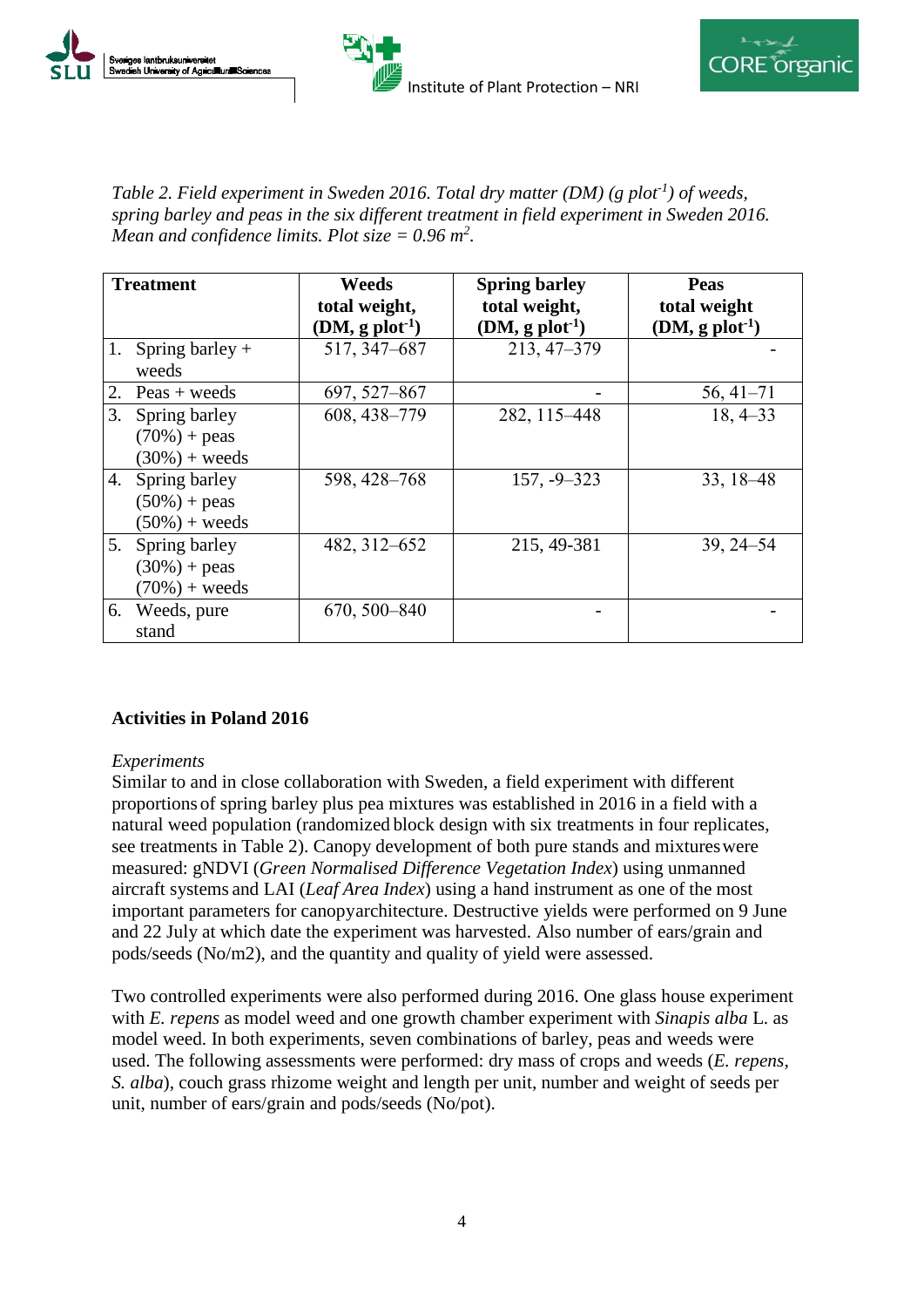





## *Preliminary results*

In the field experiment, crops significantly suppressed weeds compared with the treatment containing weeds only (treatment 6) (Table 3 and 4). In crop combinations containing sole peas (treatment 2), 50% spring barley  $+50%$  peas (50%) (treatment 4), and 70% peas  $+$ 30% spring barley (treatment 5), the crops were not able to suppress the weeds as efficient as in treatments 1 and 3 (Table 3 and 4). In contrast with the other treatments, weed biomass decreased over time in the crop mixtures containing 70% spring barley  $+30%$ peas (treatment 3) and 50% spring barley + 50% peas (treatment 4). No significant differences in seed yield were found between the treatments (Figure 1). The reason was probably the dry weather conditions during the growing season.

Table 3. Field experiment in Poland 2016. Total dry matter (DM) (g m<sup>-2</sup>) of weeds, spring *barley and peas in full growing vegetation in the six different treatment in field experiment 09.06.2016 in Poland. Mean and confidence limits. Plot size = 15m2 .*

| <b>Treatment</b>                                        | Weeds<br>total weight,<br>(DM; $g m-2$ ) | <b>Spring barley</b><br>total weight,<br>(DM; $g m-2$ ) | <b>Peas</b><br>total weight<br>(DM; $g m^{-2}$ ) |
|---------------------------------------------------------|------------------------------------------|---------------------------------------------------------|--------------------------------------------------|
| Spring barley $+$ weeds                                 | $46; -11 - 103$                          | 152; 105-199                                            |                                                  |
| 2.<br>$P\text{eas} + \text{weeds}$                      | $88; 24 - 152$                           |                                                         | 190; 126-254                                     |
| Spring barley $(70%)$ + peas<br>3.<br>$(30\%) + weeds$  | $61: -10 - 132$                          | $88; 30 - 146$                                          | $106; -3 - 215$                                  |
| Spring barley $(50\%)$ + peas<br>4.<br>$(50\%) + weeds$ | $127; 47 - 207$                          | $80; 35 - 125$                                          | $91:23 - 159$                                    |
| Spring barley $(30\%)$ + peas<br>5.<br>$(70%) + weeds$  | $115; 5 - 225$                           | $74; 2 - 146$                                           | $125; 67-183$                                    |
| Weeds, pure stand<br>6.                                 | $219; -1 - 439$                          |                                                         |                                                  |

Table 4. Field experiment 2016 in Poland. Total dry matter (DM) (g m<sup>-2</sup>) of weeds, spring *barley and peas at the end of the growing vegetation in the six different treatment in field experiment 22.07.2016. Mean and confidence limits. Plot size = 15m2 .*

| <b>Treatment</b>                                        | Weeds             | <b>Spring barley</b> | <b>Peas</b>      |
|---------------------------------------------------------|-------------------|----------------------|------------------|
|                                                         | total weight,     | total weight,        | total weight     |
|                                                         | (DM; $g m-2$ )    | (DM; $g m-2$ )       | (DM; $g m-2$ )   |
| Spring barley $+$ weeds                                 | $86; 11 - 161$    | 147; 113-181         |                  |
| $Peas + weeds$<br>2.                                    | 194; -47-435      |                      | $363; 88 - 638$  |
| Spring barley $(70%)$ + peas<br>3.<br>$(30\%) + weeds$  | $43: -7 - 93$     | 182; 133-231         | $127; -25 - 279$ |
|                                                         |                   |                      |                  |
| Spring barley $(50\%)$ + peas<br>4.<br>$(50\%) + weeds$ | $98; -17 - 213$   | $142; 94 - 190$      | $186; -84 - 456$ |
| Spring barley $(30\%)$ + peas<br>5.<br>$(70\%) + weeds$ | $154; -132 - 440$ | $123; 51 - 195$      | $225; 47 - 403$  |
| 6. Weeds, pure stand                                    | 407; 123-691      |                      |                  |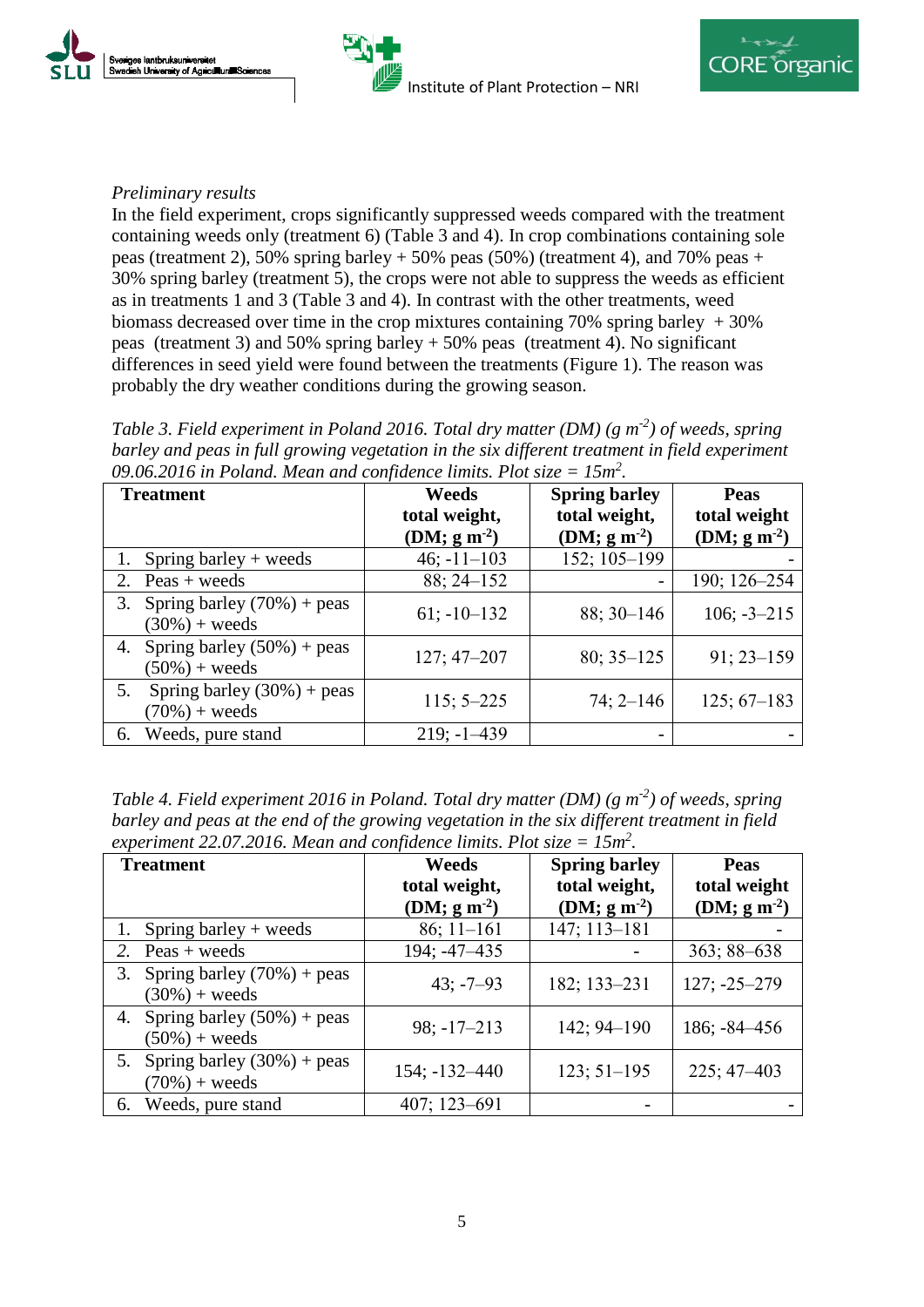







*Figure 1. Field experiment 2016 in Poland. Seed yield (tons ha-1 ) in the five different treatments with crops (1-5). 1: Spring barley, 2: Peas, 3: Spring barley (70%) + peas (30%), 4: Spring barley (50%) + peas (50%), 5: Spring barley (30%) + peas (70%). Box and whisker plot with: Means (+), median (-), minimum/maximum (* $\Diamond$ *), the 25<sup>th</sup> percentile, and the 75th percentile.*

In the glass house experiment with *E. repens*, the rhizome dry weight and rhizome length were significantly lower in treatments with both crop and weeds (treatments 4,5, and 7) as compared with pure weeds (treatment 1) (Table 5).

| Table 5. Glass house experiment in Poland 2016. Total dry matter weight (DM) (g pot <sup>1</sup> ),                             |  |  |  |  |
|---------------------------------------------------------------------------------------------------------------------------------|--|--|--|--|
| rhizome DM weight (g pot <sup>1</sup> ) and rhizome length (cm pot <sup>1</sup> ) and weight (g pot <sup>1</sup> ) of Elytrigia |  |  |  |  |
| repens in the seven different treatments. Mean and confidence limits. Pot size $=$ 24 cm x 24                                   |  |  |  |  |
| cm $(0.0576 \, m^2)$ .                                                                                                          |  |  |  |  |
|                                                                                                                                 |  |  |  |  |

| <b>Treatments</b>                                        | <b>Total weight</b><br>E. repens<br>$(DM, g$ pot <sup>-1</sup> ) | <b>Rhizome weight</b><br>E. repens<br>$(DM, g$ pot <sup>-1</sup> ) | <b>Rhizome lenght</b><br>E. repens<br>$(cm$ pot <sup>-1</sup> ) |
|----------------------------------------------------------|------------------------------------------------------------------|--------------------------------------------------------------------|-----------------------------------------------------------------|
| 1. Elytrigia repens,<br>pure stand                       | $6.71; -5.36 - 18.78$                                            | $3.74; -6.04 - 13.52$                                              | 234.33; -171.16-639.82                                          |
| 2. Spring barley                                         |                                                                  |                                                                    |                                                                 |
| 3. Peas                                                  |                                                                  |                                                                    |                                                                 |
| 4. Spring barley $+$<br>E. repens                        | $1.67; -0.25 - 3.59$                                             | $1.36; -0.62 - 3.34$                                               | 79; 2.96-155.04                                                 |
| 5. Peas + $E$ . repens                                   | $1.19; -2.44 - 4.82$                                             | $0.89; -2.29 - 4.07$                                               | $26.67$ ; $-45.21 - 98.55$                                      |
| 6. Spring barley (50%)<br>+ peas $(50\%)$                |                                                                  |                                                                    |                                                                 |
| 7. Spring barley $(50\%)+$<br>peas $(50\%) + E$ . repens | $0.69; -0.86 - 2.24$                                             | $0.45; -0.62 - 1.52$                                               | 23.67; -27.98-75.32                                             |